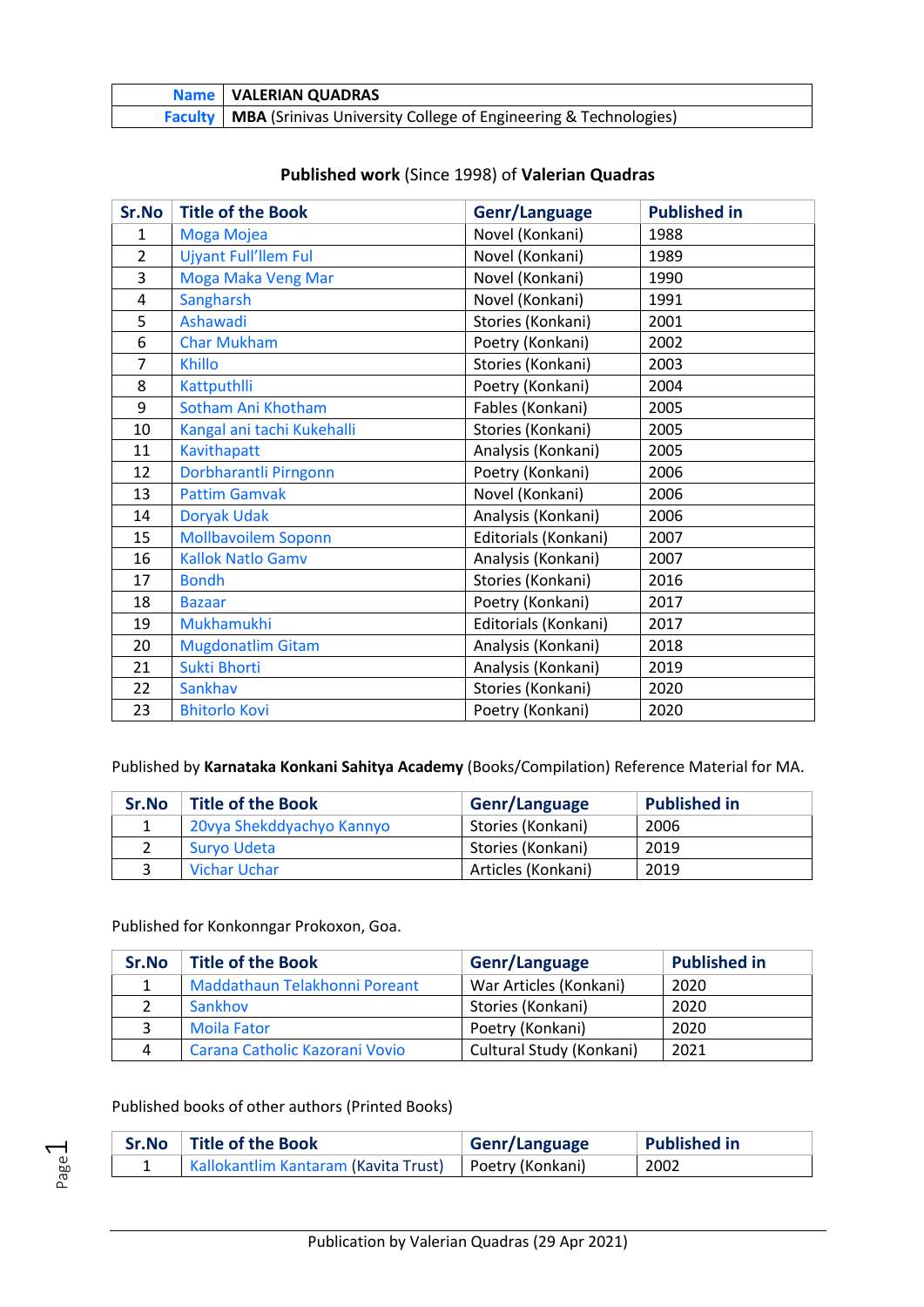| $\overline{2}$ | <b>Jivita Sobhann</b>               | Translation (Konkani) | 2002 |
|----------------|-------------------------------------|-----------------------|------|
| 3              | Koidyachyo Kovita                   | Poetry (Konkani)      | 2004 |
| 4              | Vollu Vollu Vall Vallya             | Poetry (Konkani)      | 2004 |
| 5              | Vinchnnar Chintop ani Bhognnam      | Articles (Konkani)    | 2005 |
| 6              | Sorgavoili Mai                      | Stories (Konkani)     | 2005 |
| $\overline{7}$ | Motiyam Ani Taram                   | Poetry (Konkani)      | 2005 |
| 8              | 20vya Shekddyachyo Kovita           | Poetry (Konkani)      | 2006 |
|                | (Karnataka Konkani Sahitya Academy) |                       |      |
| 9              | Sagorachea Vattecheo Zori           | Poetry (Konkani)      | 2006 |
| 10             | <b>Addosantlim Fulam</b>            | Poetry (Konkani)      | 2007 |
| 11             | Atvvya Rongachi Dhonnu              | Poetry (Konkani)      | 2007 |
| 12             | Shimpoddlelim Motiyam               | Poetry (Konkani)      | 2007 |
| 13             | <b>Mukham Pattlim Rupam</b>         | Poetry (Konkani)      | 2007 |
| 14             | <b>Kulkulo</b>                      | Poetry (Konkani)      | 2007 |
| 15             | <b>Titerant Pinturam</b>            | Poetry (Konkani)      | 2007 |
| 16             | <b>Mhomv Ani Mus</b>                | Poetry (Konkani)      | 2008 |
| 17             | <b>Apavitr Sombandh</b>             | Stories (Konkani)     | 2017 |
| 18             | <b>Moni Bob</b>                     | Poetry (Konkani)      | 2017 |
| 19             | <b>Pattim Portollim Lharam</b>      | Stories (Konkani)     | 2018 |
| 20             | <b>Taan</b>                         | Poetry (Konkani)      | 2018 |
| 21             | <b>Bayil Bammunnu</b>               | Poetry (Konkani)      | 2018 |
| 22             | Paddbimb                            | Poetry (Konkani)      | 2018 |
| 23             | <b>Ek Novo Somsar</b>               | Stories (Konkani)     | 2019 |
| 24             | <b>Novi Disha</b>                   | Stories (Konkani)     | 2020 |
| 25             | <b>Fanteafarachem Soponn</b>        | Stories (Konkani)     | 2020 |
| 26             | <b>Kombo Ani Juz</b>                | Stories (Konkani)     | 2020 |
|                |                                     |                       |      |

## **Publication in other Scripts (Goa Konkan Akademi, Goa)**

| Sr.No | <b>Title of the Book</b> | Genr/Language      | <b>Published in</b> |
|-------|--------------------------|--------------------|---------------------|
|       | <b>Bondh</b>             | Stories (Konkani)  | 2019. Goa           |
|       | <b>Mugdonatlim Gitam</b> | Analysis (Konkani) | 2019, Goa           |

### **Publication in other Language (Printed Books)**

| Sr.No | <b>Title of the Book</b>            | Genr/Language     | <b>Published in</b> |
|-------|-------------------------------------|-------------------|---------------------|
|       | NAVARATNA                           | Poetry (English)  | 2004                |
|       | Kangala Kukkehalli Matthu Kategallu | Stories (Kannada) | 2018                |

### **Special Issues/Books** Published (Printed Book Format)

| Sr.No          | <b>Title of the Paper</b>         | <b>Presented in</b>                                   | Year |
|----------------|-----------------------------------|-------------------------------------------------------|------|
| 1              | <b>Jhelo Kuwait Special Issue</b> | Edited and Compiled the special issue of Jhelo        | 2003 |
|                |                                   | Monthly                                               |      |
| $\mathfrak{D}$ | <b>Kullvarchem Daaiz</b>          | Edited and Compiled writings of Konkani writers in    | 2003 |
|                |                                   | Kuwait                                                |      |
| 3              | <b>Divo-Daaiz Special Issue</b>   | Edited and Compiled the special issue of Divo weekly  | 2004 |
| 4              | <b>Mithr-Daaiz Special Issue</b>  | Edited and Compiled the special issue of Mithr weekly | 2005 |
| 5.             | <b>Poinnari Special Issue</b>     | Edited and Compiled the special issue of Poinnari     | 2017 |
| 6              | Poinnari Christmas Issue          | Edited and Compiled the special issue of Poinnari     | 2018 |
| 7              | <b>Poinnari Special Issue</b>     | Edited and Compiled the special issue of Poinnari     | 2019 |
| 8              | <b>DIVERSITY</b>                  | Edited and Compiled the Souvenir of All India Konkani | 2018 |
|                |                                   | Parishad held in Mumbai                               |      |

Page  $\sim$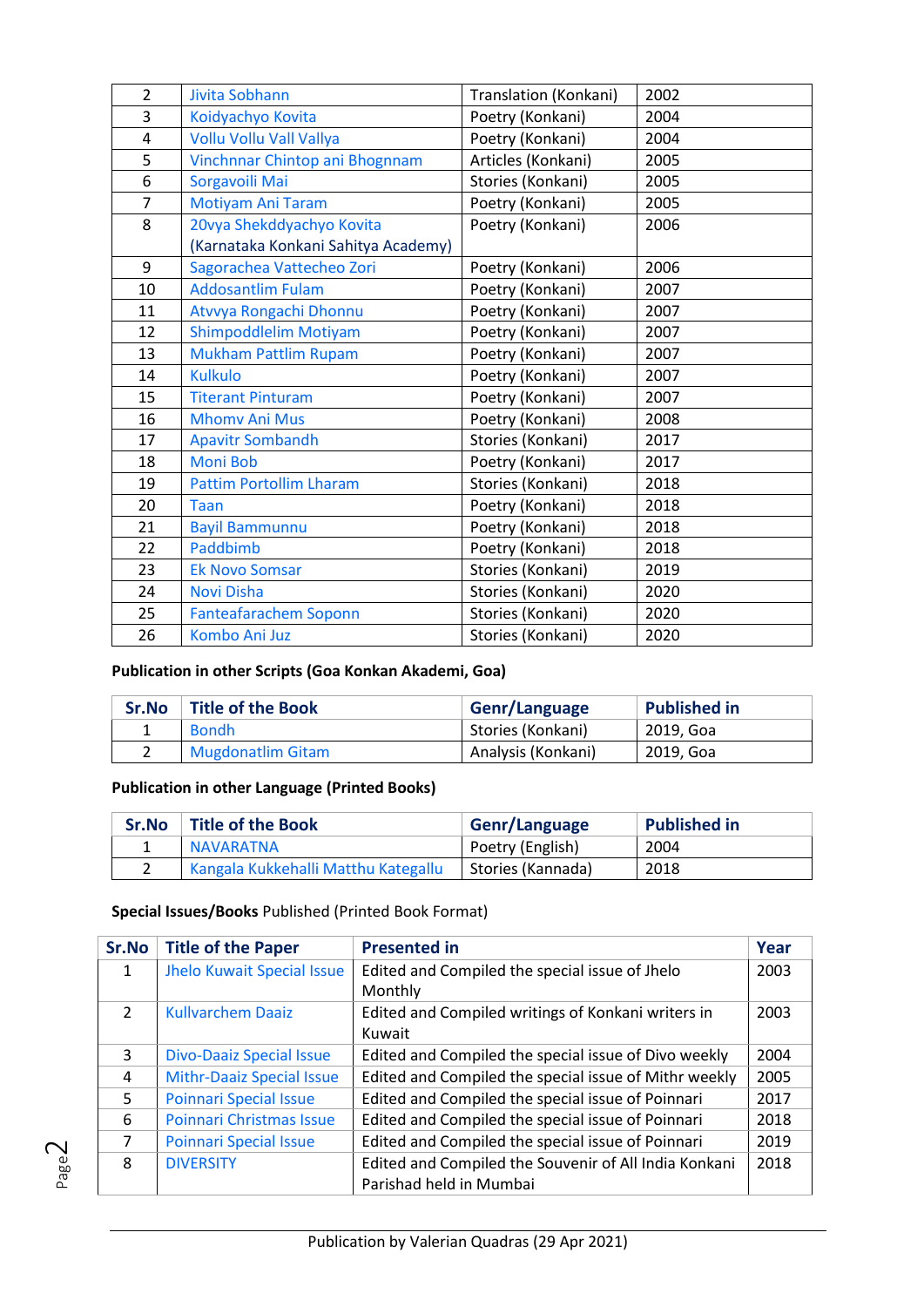|  | Papers Presented in Seminars (State/National/International Level) |
|--|-------------------------------------------------------------------|
|--|-------------------------------------------------------------------|

| Sr.No          | <b>Title of the Paper</b>                              | <b>Presented in</b>                                                                                                                                                         |
|----------------|--------------------------------------------------------|-----------------------------------------------------------------------------------------------------------------------------------------------------------------------------|
| $\mathbf{1}$   | <b>Future of Konkani</b>                               | 25 <sup>th</sup> Year of Konkani Sahitya Academy program held at<br>Dandeli, 2017                                                                                           |
| $\overline{2}$ | Transliteration in Konkani and the<br>challenges       | Mangalore University (Konkani Adhyayana Peeta), 2017                                                                                                                        |
| 3              | Our role in promoting Konkani                          | Konkani day celebration at Town Hall, Mangalore held by<br>Karnataka Konkani Sahitya Academy, 2018                                                                          |
| 4              | Konkani Poetry in modern literature                    | Goa University's National Seminar held at Goa, 2018                                                                                                                         |
| 5              | <b>Literary Criticism an overview</b>                  | National level seminar held at Mumbai, organised by<br>Mangalore University's Konkani Adhyayan Peeta and<br>Ashawadi Prakashan, 2018                                        |
| 6              | Konkani Journalism in Kannada script                   | Mallikarjuna College, Konkani UG/PG Students workshop,<br>2019                                                                                                              |
| $\overline{7}$ | Konkani work in Maharastra and gulf                    | 25 <sup>th</sup> year completion of Konkani's inclusion in the 8 <sup>th</sup><br>Schedule of Indian Constitution, National seminar held by<br>Sahitya Akademi in Goa, 2019 |
| 8              | Human values in Konkani Stories                        | National Seminar held by Konkani Akademi Goa at<br>Fr.Agnel College Pilar, Goa, 2019                                                                                        |
| 9              | Konkani Films an overview                              | National Seminar held by Dhempe College, Goa, 2019                                                                                                                          |
| 10             | Progressive Konkani Poetry                             | Multi-Lingual Seminar held at Mangalore University, 2019                                                                                                                    |
| 11             | Multi-Culturism and influence on<br>Konkani Literature | International Seminar held at Milagres College Mangalore,<br>2020                                                                                                           |
| 12             | Writing Gazals - Techniques and<br>workshop            | Mallikarjuna College, Konkani UG/PG Students workshop,<br>2020                                                                                                              |
| 13             | Digital Konkani and the future                         | National Level Webinar organised by Mangalore<br>University, 2020                                                                                                           |
| 14             | Stories and technical elements of<br>writing a story   | Kathapatt - Series 1, National Level webinar, 2020                                                                                                                          |

# **Journals** Published (Digital Book Format)

| Sr.No | <b>Journal Title</b> | <b>Presented in</b>                                                                                       | Year |
|-------|----------------------|-----------------------------------------------------------------------------------------------------------|------|
|       |                      | <b>Poinnari (3 Scripts)</b> Transliterated and Edited the first digital literary Journal in Konkani       | 2020 |
|       |                      | (Sep. 2020)                                                                                               |      |
|       |                      | <b>Poinnari</b> (3 Scripts)   Transliterated and Edited the second issue of the Journal in Konkani   2021 |      |
|       |                      | (Jan, 2021)                                                                                               |      |

## **e-Books** Published (Digital Format)

Page ന

| Sr.No Title of the Book | <b>Details</b>                                                                        | . Year |
|-------------------------|---------------------------------------------------------------------------------------|--------|
|                         | Sagorachea Vattechyo Zori   First e-Book in Konkani (100 Poetry by 100 Konkani Poets) | 2005   |
| 2 Paattim Gamvak        | First e-Novel in Konkani written by Valley Quadras                                    | 2003   |

Publication by Valerian Quadras (29 Apr 2021)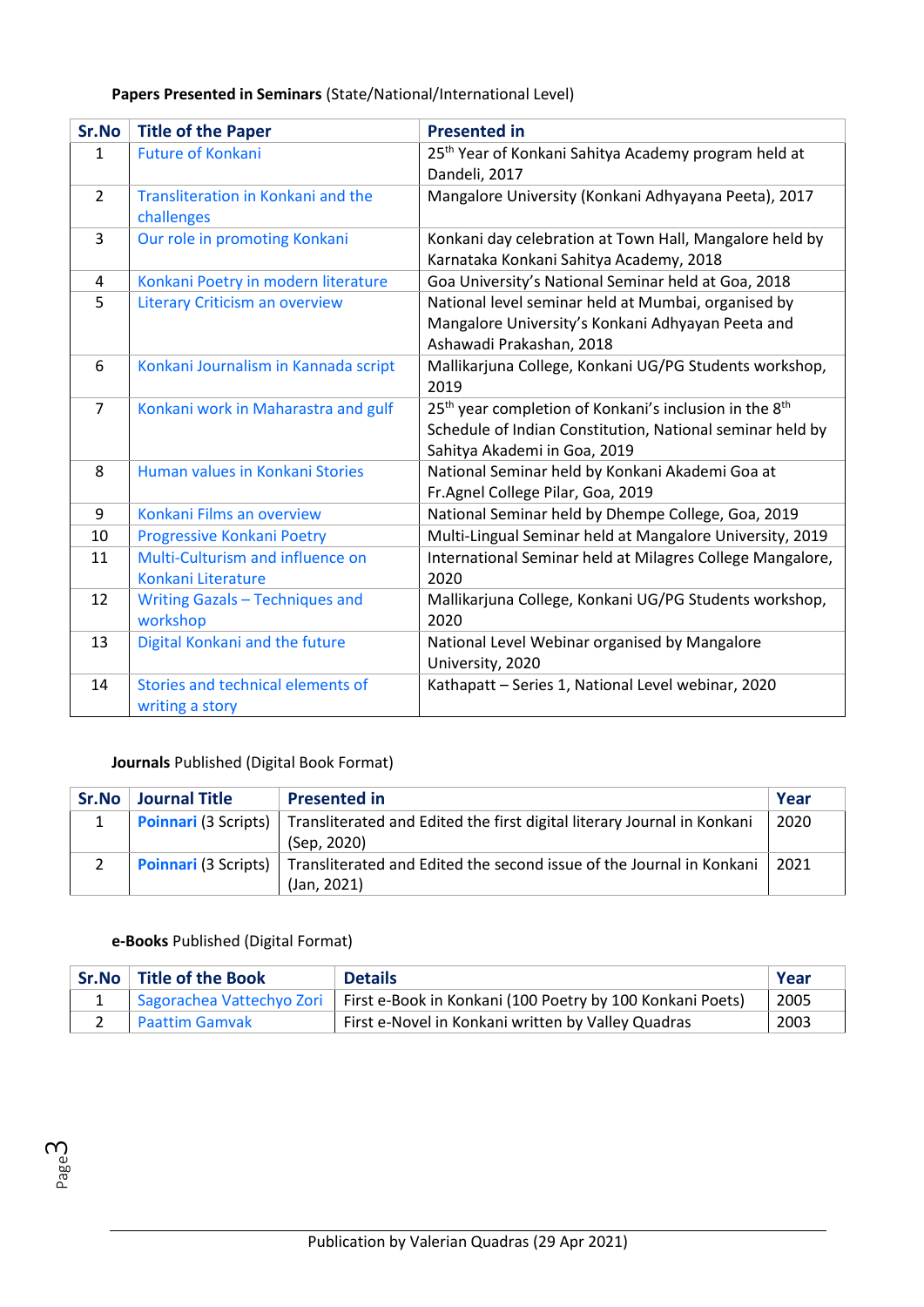### **Audio-Books** (Digital Format in YouTube Channel '**Ashawadi Prakashan**')

| Sr.No | <b>Title of the Book</b> | <b>Details</b>                                            | Year    |
|-------|--------------------------|-----------------------------------------------------------|---------|
|       | <b>KATHADAAIZ</b>        | 25 Konkani Stories written by Valley Quadros              | 2017    |
| 2     | <b>SURYO UDETA</b>       | 27 National Level Konkani Stories                         | 2019    |
| 3     | <b>MAYANAGARI</b>        | 25 Mumbai based Konkani Stories written by Valley Quadros | 2020    |
| 4     | <b>SURYO UDELA</b>       | 25 National Level Model Konkani Short Stories             | 2020    |
| 5     | <b>KATHAMRITH</b>        | 20 Selected Stories written by Clarence Kaikamba          | 2020    |
| 6     | <b>LOCKDOWN</b>          | First Audio Book of Konkani Poetry                        | 2020    |
|       | <b>KATHAZOR</b>          | 25 Selected Konkani Short Stories                         | 2020-21 |

#### **Awards Received**

| Sr.No | <b>Award Title</b>                   | <b>Awarded by</b>                      | Year |
|-------|--------------------------------------|----------------------------------------|------|
|       | <b>DIVO Literary Award</b>           | Literary Award from Divo Weekly Mumbai | 2003 |
| 2     | <b>Best Book in Special Category</b> | Karnataka Konkani Sahitya Academy      | 2005 |
| 3     | <b>Best Poetry Book</b>              | Karnataka Konkani Sahitya Academy      | 2006 |
| 4     | <b>Best Story Book</b>               | Karnataka Konkani Sahitya Academy      | 2017 |
|       | <b>Kavita Trust Award</b>            | Kavita Trust - Mathias Family Award    | 2018 |

#### **Publication other**:

- 1. Columns/writings appeared in Magzines (The Woman's Era, Hosa Diganta, [www.kannadasaahithya.com,](http://www.kannadasaahithya.com/) [www.kannadadhvani.com,](http://www.kannadadhvani.com/) [www.avadhi.com,](http://www.avadhi.com/) [www.panjumag.com,](http://www.panjumag.com/) [www.daaiz.com,](http://www.daaiz.com/) [www.poinnari.com,](http://www.poinnari.com/) [www.kittall.com,](http://www.kittall.com/) [www.kavitaa.com,](http://www.kavitaa.com/) [www.ndtv.com,](http://www.ndtv.com/) [www.poetry.com,](http://www.poetry.com/) [www.storymirror.com](http://www.storymirror.com/) and leading Konkani magazines in Mumbai, USA, Karnataka and Goa)
- 2. Published in Konkani, Kannada, Tulu, English, Hindi.
- 3. Editing/Publishing work
	- a. Edited and Published 2 Issues of the Parish Bulletine (1990-91)
	- b. [www.daaiz.com](http://www.daaiz.com/) (2003-2011)
	- c. [www.poinnari.com](http://www.poinnari.com/) (2015 onwards): The only portal in Konkani publishing Konkani Literature in three scripts.
	- d. [www.ashawadi.com](http://www.ashawadi.com/)
	- e. **Ashawadi Prakashan** (With ISBNs): Started in 2000, has published 50 Konkani books sofar.

#### **Professional Certifications**:

Page 4

- **BCA**, **MBA** (Information Systems), **PGDCA**. (At present doing research for **Ph.D**.)
- PG Diploma in Data Science (Artificial Intelligence) from IIIT, Bangalore
- Certified Project Management professional (**PMP**) from PMI, US.
- Certified Project Management professional (**Prince2**) from UK.
- **ITIL v3 Expert Certification** from ISACA, UK
- **Six Sigma** Greenbelt and **Blackbelt** Certified from RABSQA (Australia).
- **ISO 27001** Certified from BSI (British Standards Institute) UK.
- **CobIT** Certified from (Controlled Business in IT Compliance and Technologies) ISACA, UK
- Microsoft Certified Professional (**MCP**) from Microsoft, USA
- Brainbench Certified Professional